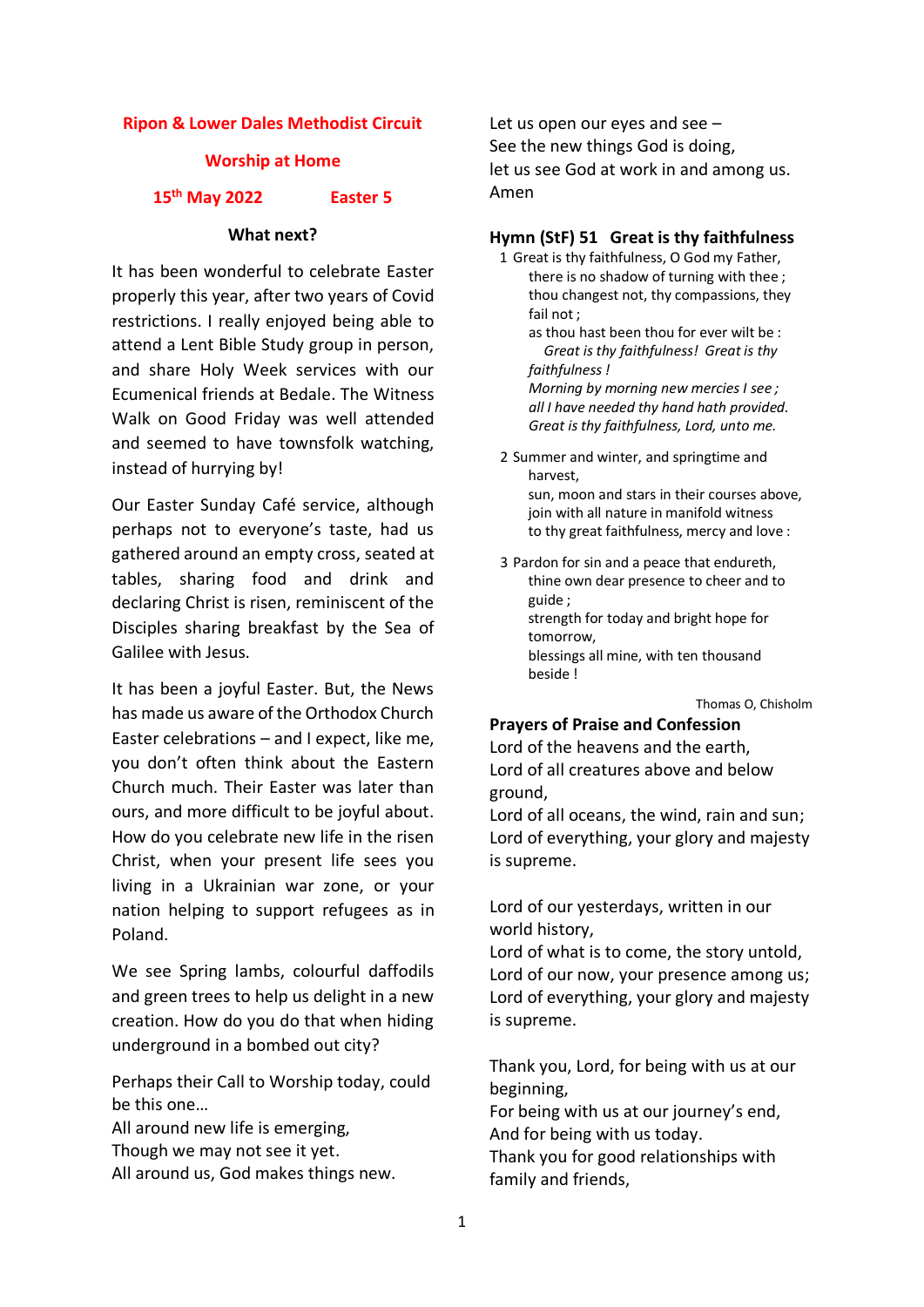And for being with us through our joys and our sorrows.

Thank you for sharing our fears and our tears,

For your words are trustworthy and true, And your promises give us hope for tomorrow.

Lord, you gave a commandment to love one another.

You loved your disciples, and you love us today.

You will continue to love into eternity. Help us to live as you desire us to,

by sharing your word and sharing your love with one another.

We are sorry when we fail to live up to that expectation,

Forgive us when we say hurtful things to one another, when we cause someone to feel pain by our insensitive words or actions. Help us to speak and show your love into the future.

Help us to live out your words in our lives today,

For we know you love us, even with all our flaws.

You assure us of forgiveness, because your Son, our Saviour Jesus, has wiped the slate clean and new beginnings beckon. Praise be to our Lord Jesus Christ. Amen.

## **355 Jesus, lover of my soul**

- 1 Jesus, lover of my soul, let me to thy bosom fly, while the nearer waters roll, while the tempest still is high; hide me, O my Saviour, hide, till the storm of life is past ; safe into the haven guide, O receive my soul at last !
- 2 Other refuge have I none, hangs my helpless soul on thee ; leave, ah, leave me not alone, still support and comfort me. All my trust on thee is stayed, all my help from thee I bring ; cover my defenceless head with the shadow of thy wing.
- 3 Thou, O Christ, art all I want ; more than all in thee I find ; raise the fallen, cheer the faint, heal the sick, and lead the blind. Just and holy is thy name, I am all unrighteousness ; false and full of sin I am, thou art full of truth and grace.
- 4 Plenteous grace with thee is found, grace to cover all my sin ; let the healing streams abound, make and keep me pure within. Thou of life the fountain art ; freely let me take of thee ; spring thou up within my heart, rise to all eternity.

Charles Wesley

After the resurrection of Jesus, and his appearances to his disciples – in the Upper Room - first where Thomas is missing then second when he's there, followed by their picnic breakfast of bread and fish with Jesus on the shore of Galilee, you would expect them to be full of joy because their Lord has risen. But during those first few weeks, they are in a state of limbo, they are between the time of Easter and Pentecost, so do not have the knowledge that we do, that very soon they will receive the gift of the Holy Spirit and then be empowered to continue Christ's work on earth. They are spending a lot of time together, reflecting on what Jesus taught, and no doubt finding some comfort in words he said.

They will recall how at the Last Supper, after Judas left to betray Jesus, he told them to "Love one another, as I have loved you" (John13:31-35). When times are difficult we do support one another in love. The disciples would be have doing that, just as we do today when friends and family are going through difficult circumstances and can't see the way ahead and wonder "What next". We do it when we support charities helping those in need, so that they may see a better "what next" for them.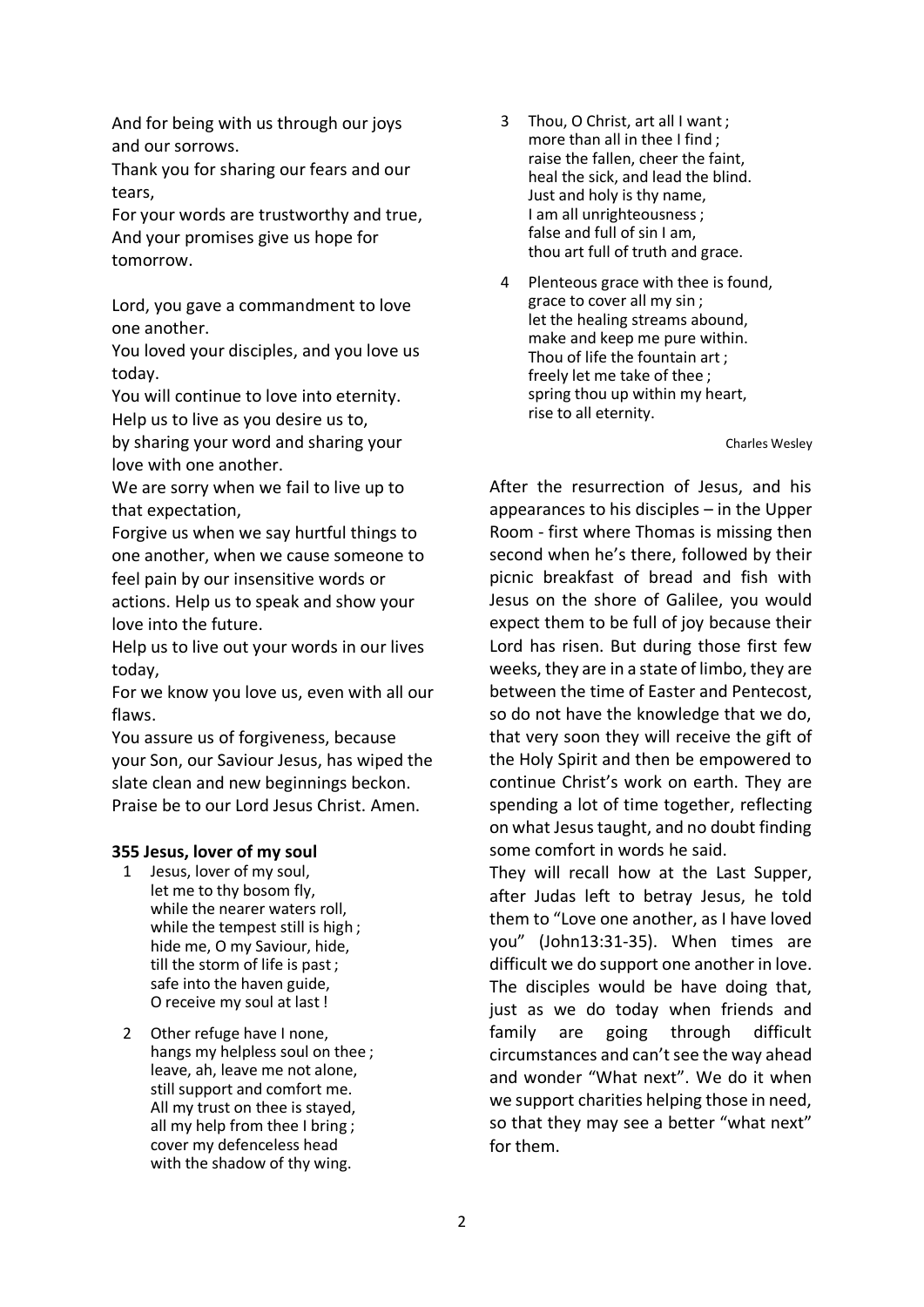Those living in war zones, or areas of extreme poverty, do try to support one another through those hard times. But it is not always easy, is it? We need a hope for the future, to know that what is coming next is going to be better. After the trauma of living through a pandemic, now a global financial crisis and a worrying conflict between Ukraine and Russia, we too need a hope that what is coming next is going to be better.

The Bible, fortunately, is full of such hope. We have a faithful, loving God, who created us in his image and sent His son, Jesus, to show us how to be faithful and loving too. Through the Cross we are restored as that image of God and given the command to demonstrate that love we have received by loving each other, and through that we are promised eternal life in Christ.

We hear now, of one such promise to us.

## **Bible Reading Revelation 21:1-6**

*Then I saw "a new heaven and a new earth," for the first heaven and the first earth had passed away, and there was no longer any sea. <sup>2</sup> I saw the Holy City, the new Jerusalem, coming down out of heaven from God, prepared as a bride beautifully dressed for her husband. <sup>3</sup> And I heard a loud voice from the throne saying, "Look! God's dwelling place is now among the people, and he will dwell with them. They will be his people, and God himself will be with them and be their God. <sup>4</sup> 'He will wipe every tear from their eyes. There will be no more death' or mourning or crying or pain, for the old order of things has passed away."*

*<sup>5</sup>He who was seated on the throne said, "I am making everything new!" Then he said, "Write this down, for these words are trustworthy and true."*

*<sup>6</sup>He said to me: "It is done. I am the Alpha and the Omega, the Beginning and the End. To the thirsty I will give water without cost from the spring of the water of life.*

This is John's vision of "What next?" and picks up on words of prophesy from Isaiah.

## Isiah 65:17

See, I will create new heavens and a new earth. The former things will not be remembered nor will they come to mind. 25:6-8

On this mountain he'll prepare a feast for all peoples … the Sovereign Lord will wipe away the tears from all faces.

There is to be a new Jerusalem, a new place where God will live among his people. Instead of us travelling to Him – as the Old Testament followers went to the city to worship, God will be among us once more, as He was on the Exodus journey. And this time there will be no tears, no death, no pain, no sorrow.

What we need to realise, is that we get glimpses of this city, this new kingdom now. The central reality of this future kingdom is seen in Jesus – who lived and died and rose again to reign in glory in that kingdom. But we, who follow the Lamb, the King, Jesus, already belong in that city, and have been granted the 'Freedom of the City'.

Because, the Lamb is the one who was, and is and is to come, and we, the followers living today, matter. Our lives need to show, through our worship and work that we are seeking to bring that future kingdom into our present world. Our task/ work is to follow Jesus to that holy city, but also to rebuild the city where we are, so that others can see God's kingdom come, just as we pray - Your will be done, on earth as it is in heaven'.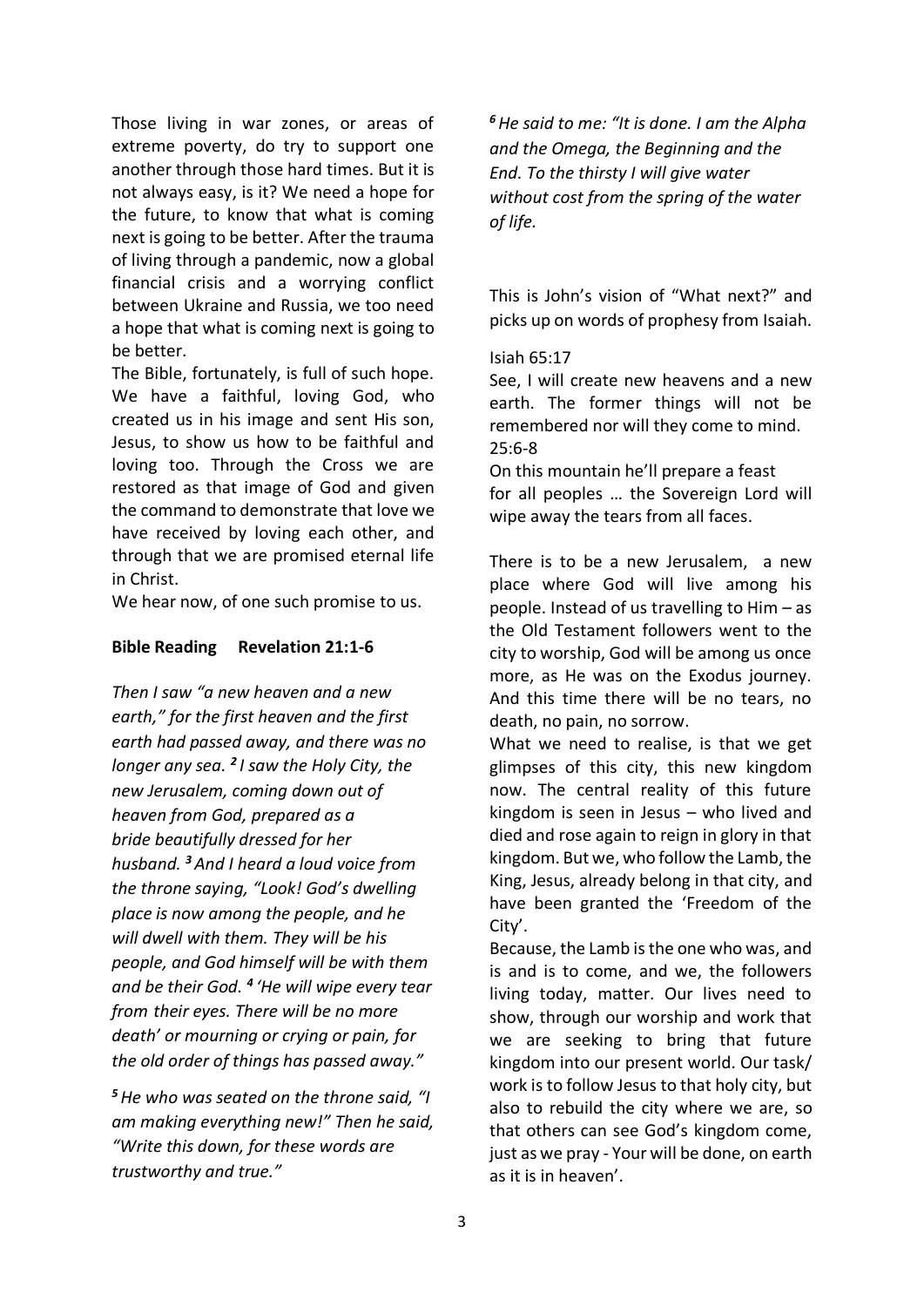The eternal God, Alpha and Omega, the beginning and end of all things, the Word that brought everything into being, will complete his creation and make all things new. Now that is something to have hope in.

But it does still leave the question - What next?

How will you show God's kingdom is here today?

#### **Hymn We seek your Kingdom**

Sung to the tune Eventide, "Abide with me"

We seek your kingdom throughout every sphere, We long for heaven's demonstration here, Jesus your light shine bright for all to see, Transform, revive and heal society.

Before all things, in him all things were made, Inspiring culture, media and trade, May all our work serve your economy, Transform, revive and heal society.

Peace, truth and justice reigning everywhere, With us be present in our public square, Fill all who lead with your integrity, Transform, revive and heal society.

Forgive us Lord when we have not engaged. Failing to scribe your heart on history's page,

Make us again what we were meant to be, Transform, revive and heal society.

Faithful to govern, ever may be, Faithful in service, loving constantly, In everything may your authority, Transform, revive and heal society. *Noel Robinson, Andy Flannagan, Graham Hunter*

## **Prayers for Others**

We pray, dear God, for places where there is division and for all countries in the grip of war... may your Holy Spirit bring peace;

We pray for countries where there is religious persecution… may your Holy Spirit bring unity;

We pray for towns and cities where gang warfare brings fear… may your Holy Spirit bring hope;

We pray for communities where there is inequality… may your Holy Spirit bring dignity;

We pray for workplaces where there is insecurity… may your Holy Spirit bring confidence;

We pray for homes where there is brokenness… may your Holy Spirit bring healing;

We pray for churches where there is a desire to reach out to their community and beyond… may your holy Spirit bring life to your glory. **Amen.**

#### **The Lord's Prayer**

Our father who art in heaven, Hallowed be thy Name, Thy kingdom come, Thy will be done, On earth as it is in heaven. Give us this day our daily bread. And forgive us our trespasses as we forgive those who trespass against us. And lead us not into temptation but deliver us from evil. For thine is the kingdom, the power and the glory, For ever and ever. Amen.

## **Hymn 705 It is God who holds the nations**

 1 It is God who holds the nations in the hollow of his hand ;

it is God whose light is shining in the darkness of the land ;

it is God who builds the City on the Rock